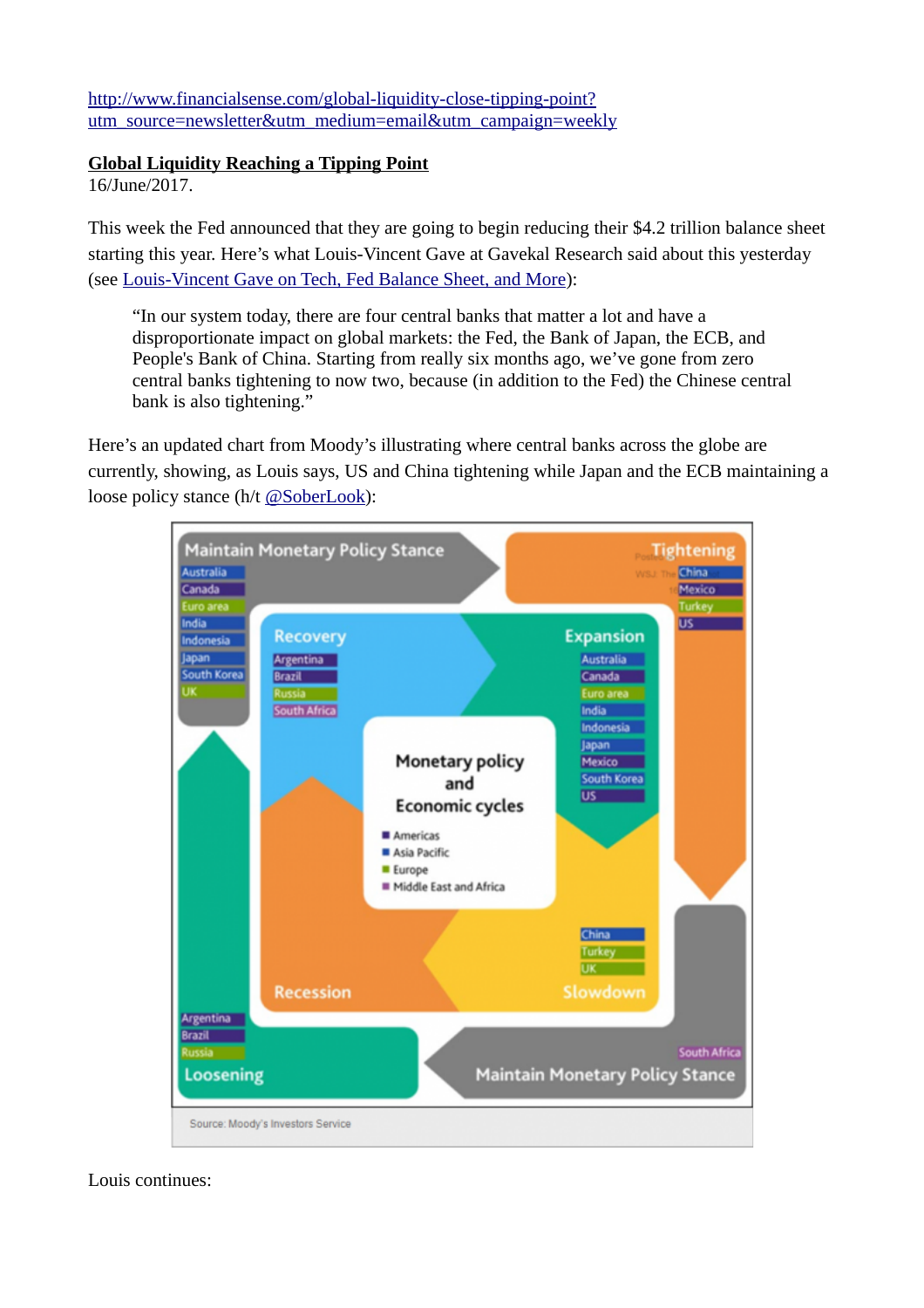"So, you have 2 out of 4 that are now tightening and 2 of out 4 that are still easing very aggressively. My guess is...when we move to 3 out of 4 that will most likely break the back of the markets. When does that happen? Most likely, I don't think it will be the BOJ, it'll be the ECB at the end of this year, beginning of next."

On that note, Jeroen Blokland ( $\omega$ isblokland) notes that global liquidity is close to a tipping point with a chart from Morgan Stanley forecasting central bank assets as a percent of GDP peaking in the second half of 2018.



**Exhibit 1:** G3 central bank assets as a % of GDP to start declining from 2018

Source: National sources, Morgan Stanley Research forecasts

This also lines up with Barry Bannister's thesis of a market peak possibly around the second half of 2018 followed by a recession in 2019 (see Barry Bannister's Comprehensive Macro Outlook [Suggests Bear Market in 2019\)](http://www.financialsense.com/barry-bannister/2018-stock-market-peak):

"Critically important to understand: the Fed is farther along with 'hikes' than investors realize. Interest rates weigh heavily this cycle (excess debt, high valuation, the need for EPS reflation), and we believe the Fed began tightening in May 2014 (half-way through QE3 taper) when the Shadow Fed Funds rate bottomed at minus 3%."